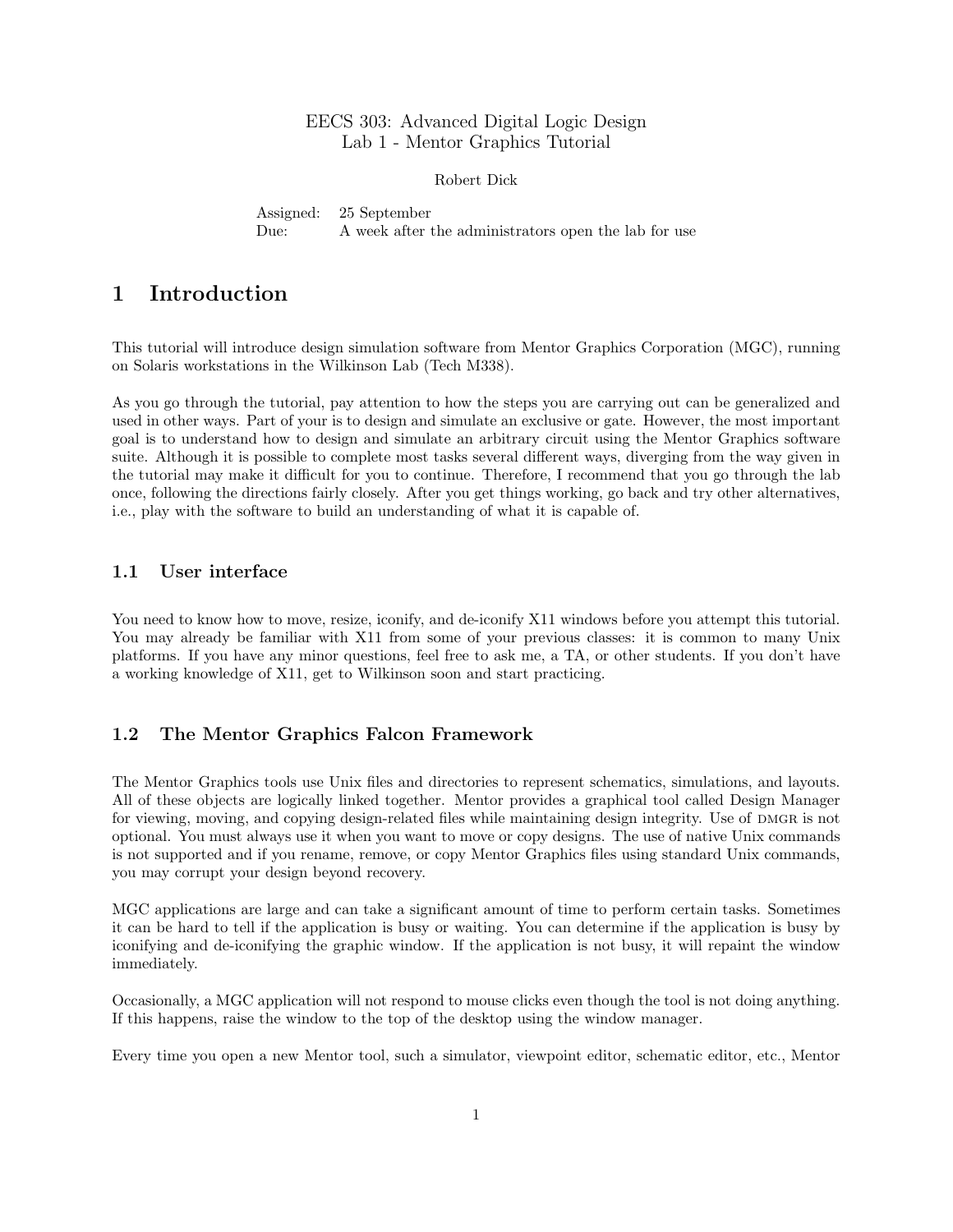creates a new terminal window along with the graphical tool window. When you close the tool, Mentor does not close the terminal window. You should close this manually to conserve system resources and to keep your desktop clutter-free.

## Tutorial format

This tutorial deals with the process of entering and simulating a design. It is structured as a sequence of goals. Each goal is achieved by executing a combination of actions. Goals precede the actions needed to achieve that goal. The actions which fulfill a goal are indented under the goal.

Text formatting is used to distinguish among goals, instructions, comments, and "commands" issued to the software.

While you are working with this tutorial, make note of important steps and procedures, as you will need to do these things repeatedly during the course of this class. Highlighting or underlining text may be useful.

# 2 Design Entry

## Set up environment variables for MGC.

1. Log into one of the Solaris workstations in Wilkinson.

We don't cover how to do this here; if you don't know how, ask the TA. It is also possible to run the tools remotely from a PC using an X server under windows, or Linux (see the appendix).

- 2. Start a shell by clicking the left mouse button (LMB) and choosing the "New window" option.
- 3. Source the mentor environment variables required to run the tool by typing

## source /vol/ece303/mgc.env

at the prompt.

Be sure to comment out left-over Mentor stuff from your various dot-files, else this environment script is designed to fail until you clean up. You can add the "source /vol/ece303/mqc.env" command to your .cshrc file if you don't want to type it every time you log in.

4. Create (if necessary) a subdirectory for your mentor files by typing

### mkdir ~/MGC mkdir ~/MGC/ece303

in the shell.

## Play with the Design Manager

1. Type "dmgr".

Notice the transcript that is written to your xterm window. This is a useful place to look to see what the tool is doing as you perform commands. Also, keep an eye out for errors in this window.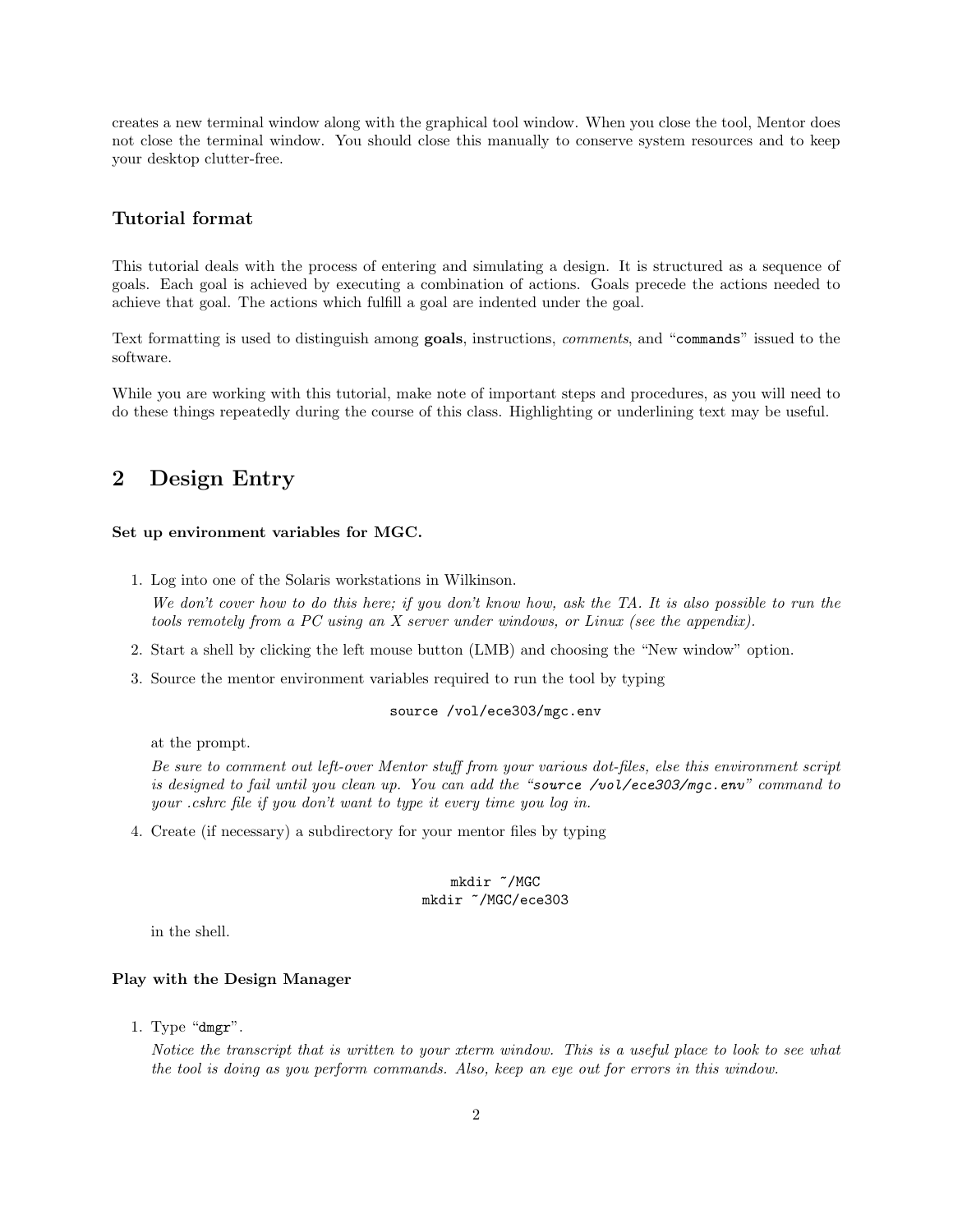2. Find the window with a cyan (light blue/green) border.

The default Design Manager window is composed of three sub-windows, two of which are inside the third. Only one window is active at any given time and the active window is outlined in cyan. Inactive windows are outlined in gray.

3. Find the File Navigator window

The window in the middle is called the Navigator window and is used to browse the file system. The directory being displayed is shown in the Navigator window's title bar. It should always contain '.../MGC/ right after you start dmgr. Confusingly, the area containing icons on the far right (known as the Palette) is labeled Navigator at the top. This is the Navigator Palette. Try not to confuse this with the Navigator window, which has a path name in its title bar.

- 4. Find the Tools window The window on the left is the Tools window and can be used to invoke Mentor tools by double clicking the LMB on the appropriate icon.
- 5. Press and hold the LMB over MGC, near the top left corner of the Design Manager window.
- 6. While continuing to press the LMB, slide the mouse down until the entry "Setup" is drawn with a box around it.
- 7. While continuing to press the LMB, slide the mouse to the right and then down until "Session" is drawn with a box around it.
- 8. Let go of the mouse button.

You have just selected a cascade menu. Throughout the tutorial, you will see statements like "Edit $\rightarrow$ Change $\rightarrow$ Name". This means hold down the LMB on the "Edit" menu, move the mouse down to the "Change" item, move the mouse to the right until a sub-menu pops up, move the mouse to the "Name" item, and release the button.

9. Hit the ESC key. In all MGC applications, you can cancel a command that you have not yet completely entered by hitting ESC. Alternately, most dialog boxes and prompt bars like the one shown have a Cancel button.

#### Examine pop up menus.

- 1. Activate the Navigator window by clicking in its title bar.
- 2. Press and hold the right mouse button (RMB).

This brings up a pop up menu. The top line of the pop up menu identifies its type. Once you have popped up a menu, menu operation is identical to that of a pull down menu.

3. Move the mouse outside all menus and release the button.

If the mouse is not pointing within the menu when you release the button, nothing happens.

Throughout the tutorial, you will see statements like "Navigator→Edit→copy". This means that you should activate the Navigator window, press the RMB, go to the Edit item, move the mouse right until a sub-menu appears, go to Copy, and release the RMB.

### Become familiar with the Navigator

The navigator is the normal method for starting applications. Moreover, many applications pop up a navigator window to help you select files to open.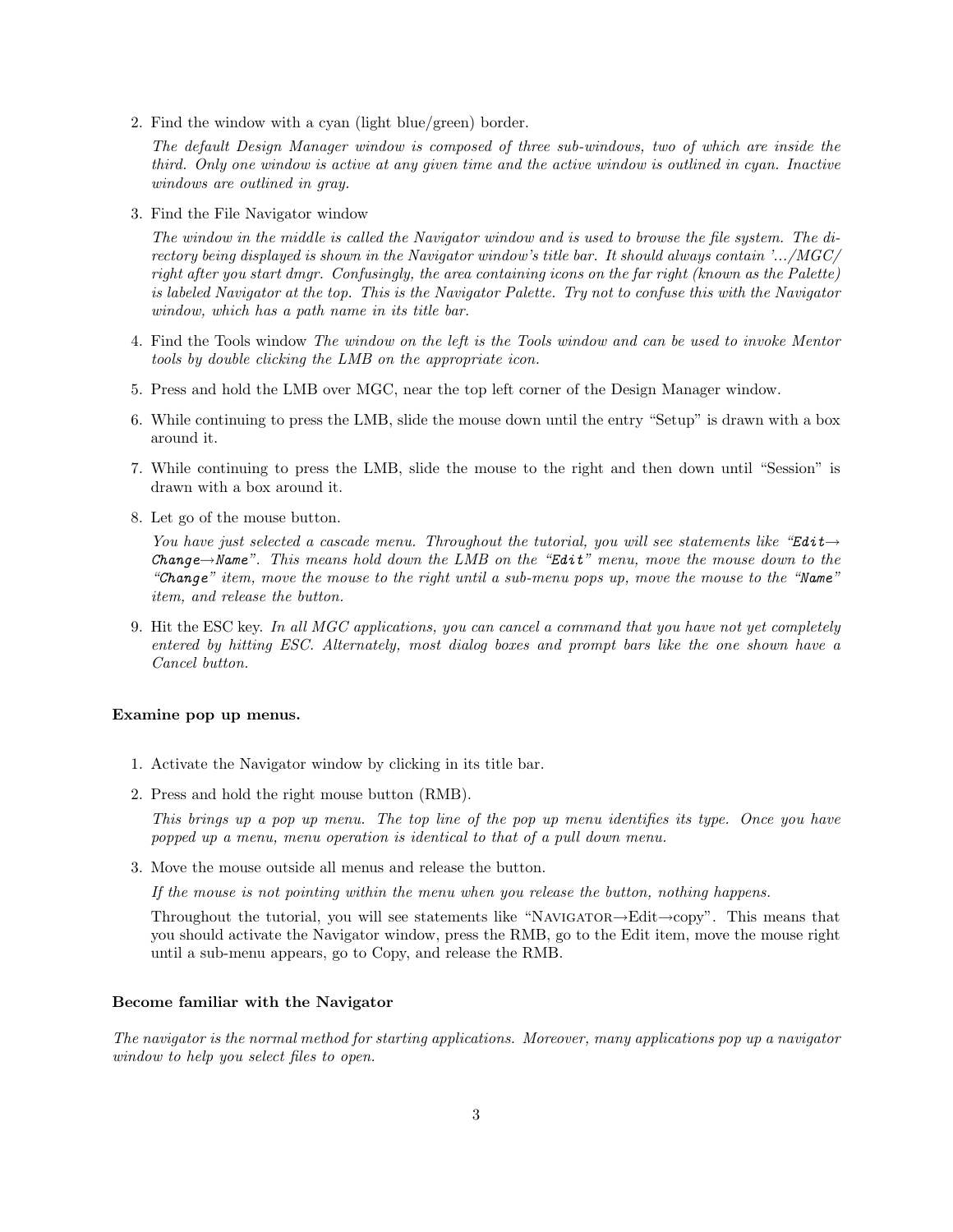- 1. Activate the file Navigator window
- 2. Press the button with four arrows on it.
- 3. Enter "/vol/ece303/MGC" into the white box and press the OK button.

The four arrow button allows you to move directly to a directory by typing a path instead of having to use the up and down arrows.

4. Press the LMB on the "xor".

This is called selecting. From here on out, we will use the phrase select to indicate you should press the LMB on the appropriate object. This applies to all MGC tools, windows, and dialog boxes. The LMB is by far the most used mouse button, so now on, if no button is specified, use the LMB.

5. Press the down arrow icon in the Navigator window. Now, press the up arrow icon.

This moves you into the selected directory.

- 6. Select the "xor".
- 7. Double click on the "xor" folder.

Double clicking on a folder is equivalent to pressing the down arrow icon.

8. Press the up arrow

This is equivalent to the "cd  $\ldots$ " command in Unix, and is the opposite of the down arrow.

9. Press the down arrow.

At the bottom of the Navigator window, you see four buttons with arrows. The down button, when pushed, goes into the selected subdirectory. The up button goes to the parent directory. The button with four arrows on it can be used to go to any directory you type in. The right arrow icon can be used to examine all files referred to by the selected object (don't worry about this for now).

We'll provide a few more examples of how to use the Navigator. After that, we'll simply say, "Select... using the Navigator," and leave the details up to you.

10. Close the Tools window.

Use your experience with other window managers to figure out how.

## Copy the XOR example.

1. "Windows→Open Navigator"

Remember, this means press the RMB in the "Windows" menu, move the mouse until the "Open Navigator" entry is highlighted and then release the button. Note that we did not go down into the sub-menu of "Open Navigator".

Note that what you get on the RMB pop-up menus is dependent on where the pointer is. To get the session pop-up, the pointer must over the gray background and not over an active window.

The main window/context of dmgr is called 'Session', not Design Manager. Mentor is a little inconsistent here.

- 2. Press the four-arrow button. Also called the directory button.
- 3. Enter "/vol/ece303/MGC"
- 4. Select the "xor" folder.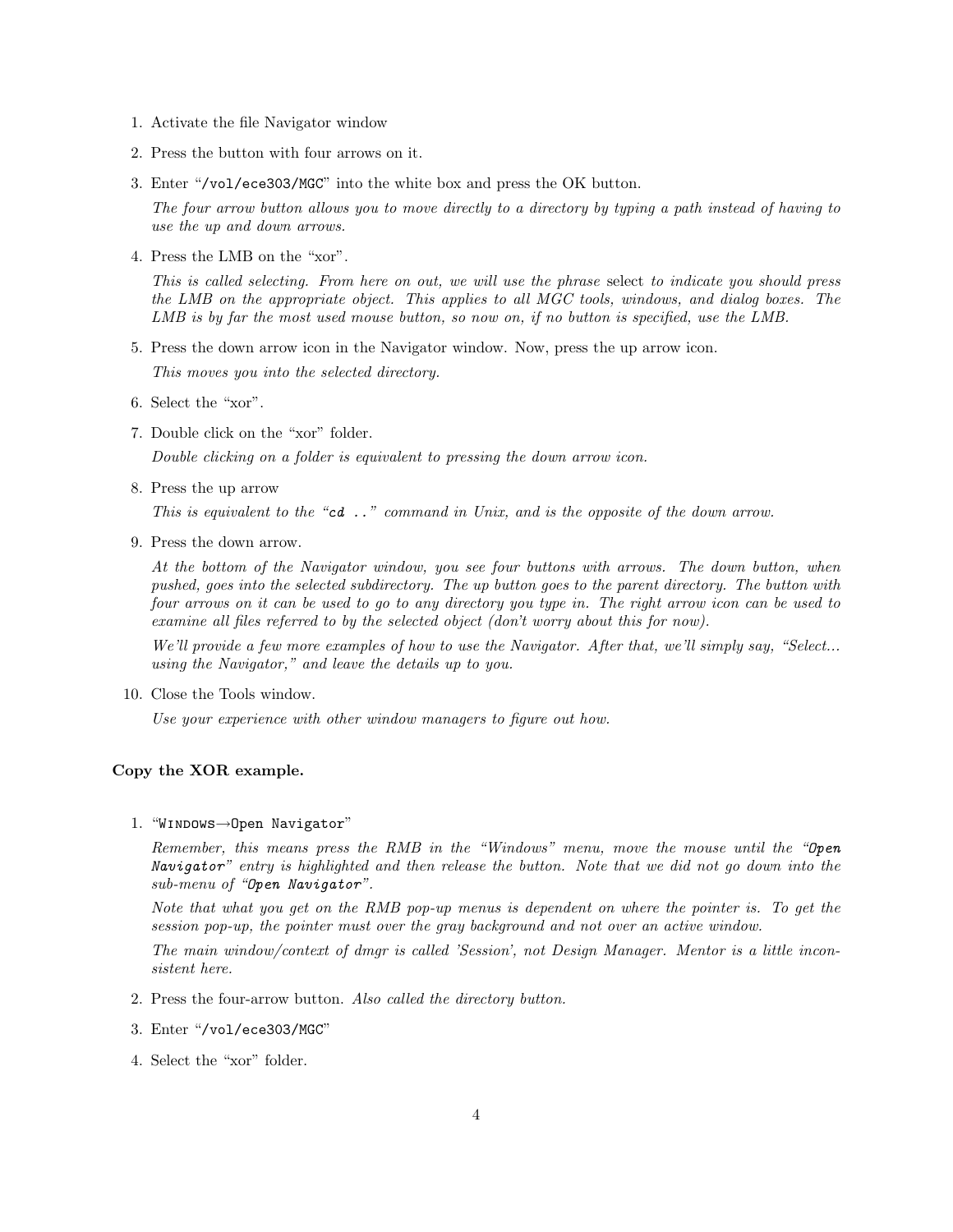- 5. "Navigator→Edit→Copy"
- 6. Put the mouse over the white area following the word "Destination".

Fields are selected by moving the cursor over them and clicking the LMB. When a field is active, it is outlined in red.

- 7. Enter "~/MGC/ece303".
- 8. Press the "Options" button.

A dialog box is popped up. If our window is too small, you won't be able to see the whole thing. You can either make the main X11 window bigger or you can use the Page Up and Page Down keys. There are no "page left" and "page right" functions, but moving the mouse will cause the box to scroll.

- 9. Select "Entire Object" under "Copy Mode" (this should be the default). Use the defaults for the other modes too.
- 10. Press "OK" in the "Copy Object Options" dialog box.
- 11. Press Enter key for prompt bar.

You can usually hit Enter instead of pressing OK. We call this action "Accepting the dialog box". This copy will take some time to complete. When it is done, it will display an informational comment at the bottom of the dmgr graphic window to that effect.

### Design the XOR gate.



1. Activate the "\$HOME/MGC/ece303" Navigator window.

If you lost it, you can always navigate back to your directory using the 4-way arrow button.

- 2. "Navigator→Update Window".
- 3. Close the "/vol/ece303/MGC" "Navigator" window Skip this step if you have no such window to close.
- 4. Select the "xor" component.

This opens the XOR schematic.

5. "Navigator→Open→design arch."

You will get a warning stating that the sheet has not been checked successfully. Anytime you open an application from dmgr, two windows will appear: a text window and a graphic window. Most commands you enter in the graphic window show as text in the text window. Error and status messages go to the text window and the most recent message is also displayed at the bottom of the graphic window. The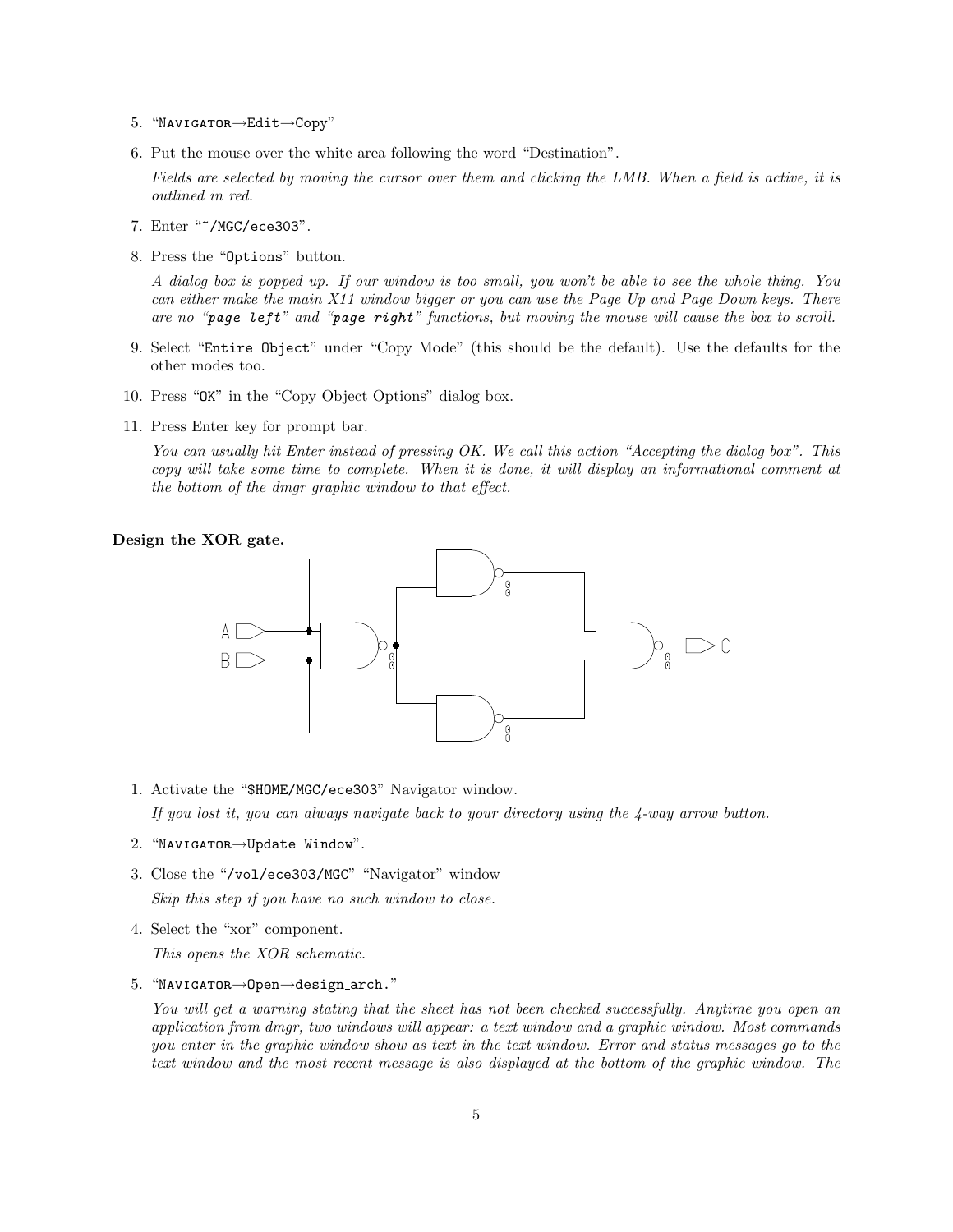text window may be closed, but it is recommended that you keep it to view any error messages. It can also be iconified to get it out of the way. The Design Manager does not have a separate text window; it uses the window you started it from.

6. Press the maximize button for the schematic window.

This will eventually be the top level design, once all the missing pieces are filled in. All the data you copied is partially complete and will not start out looking exactly like the figures.

7. Type Shift-F8

This is a View All command. At the bottom of the screen, you'll notice a map of the function keys. These provide shortcuts to many commands.

- 8. Press the RMB in one of the scroll bars of the schematic window and select "View Area".
- 9. Drag the LMB in the schematic window to create a rectangle.

Your viewpoint changes to the specified rectangle.

- 10. Zoom out to view the entire schematic.
- 11. You can iconify the XOR schematic by clicking the window widget with a small square in it. You can bring it back later by clicking on the resulting icon.
- 12. Restore it.
- 13. View All.

In general, if you make a mistake, you can undo it by using the "Undo" option in the menu. Usually, the last three changes are remembered. However, some commands destroy the undo stack. If you make a mistake from here on out, we will assume you will undo it and try again.

- 14. Find the schematic palette in the center on the right.
- 15. Make sure you're in the "Add/Route" menu at the top.

There are four menu titles at the top in red. The active one is highlighted.

- 16. Press the right arrow on the scroll bar at the bottom of the schematic window.
- 17. "Libraries→MGC Digital Libraries→Display Libraries Palette."
- 18. Select "gen\_lib".

Select Libraries from the menu bar, not the schematic palette.

19. Point the mouse in the "gen lib" palette and use the Page Up and Page Down keys until "portout" shows in the palette.

You can also hit "PALETTE $\rightarrow$ Show Scroll Bars" and drag the bar with the LMB if you think it would be faster.

- 20. Click on portout and move the mouse back into the schematic window.
- 21. Place the shadow port so that the center of the  $'$ +' is on the end of the output net.
- 22. "PALETTE→Back."

"Selecting entries moves you into libraries. Back moves you out."

23. "Palette→Display Schematic Palette."

You can use this command so you don't have to use Back through many layers of library menus.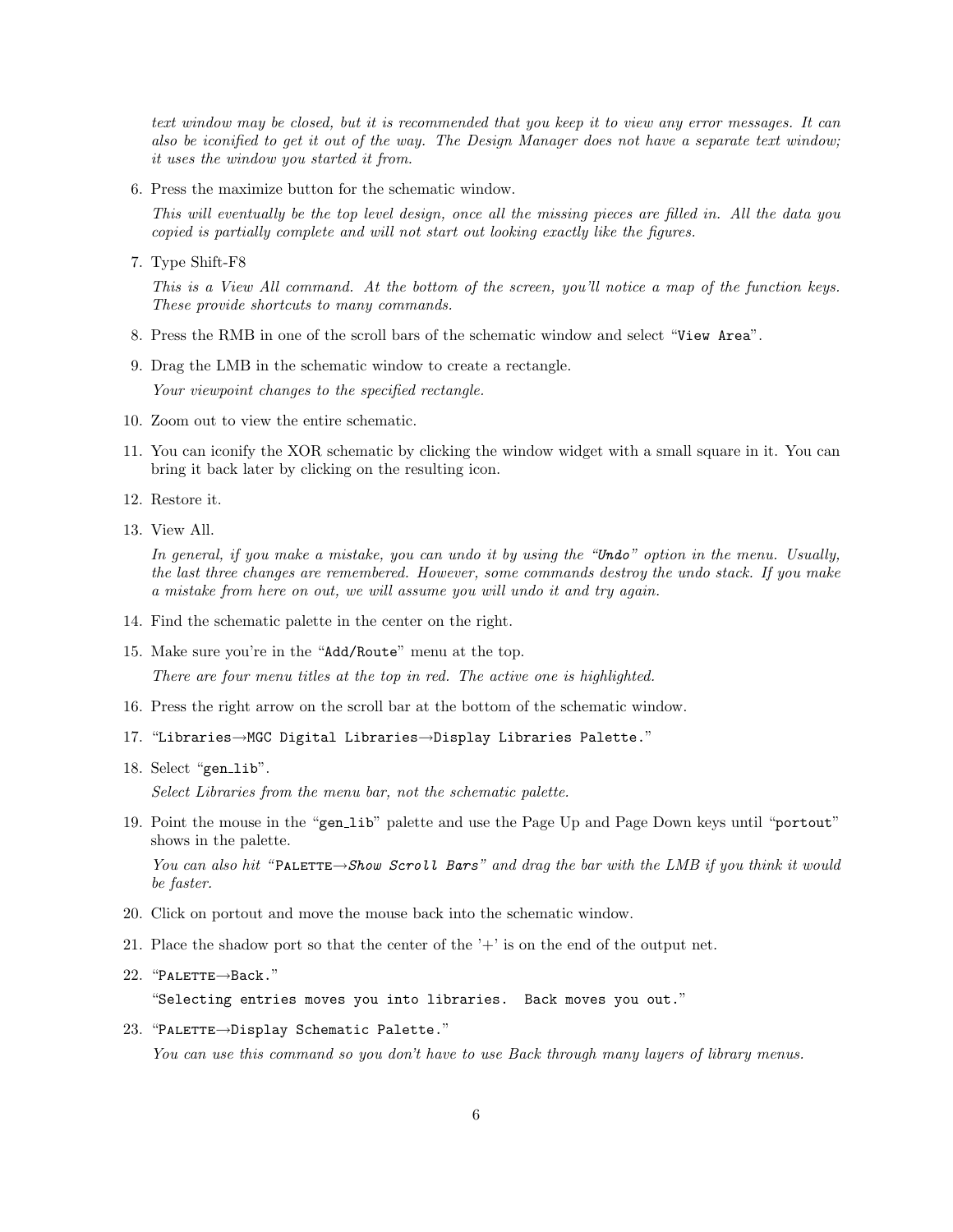24. Point in the schematic window and press the "F2" key.

Look at the function key map. "F2" executes the command "Unselect All" in the active window. Objects in white dashed lines are selected. Many commands like "Copy" and "Move" act on the current selection. In the upper left hand corner under the main menu bar is the label "Sel", a number, and possibly a "+". The number is the number of currently selected objects. The "+" indicates that selecting another object will add to the set of selected objects. If there is no " $+$ ", selecting an object will unselect everything and then select the new object.

- 25. Point at the NET text and press the F1 key.
- 26. If the text did not select but something else did, press "F2" and try again until the text alone is selected.

In general, most selection commands (for example, just selecting with the LMB in the schematic window) will not select property text such as a net name or transistor lengths and widths. F1 is an exception; it executes a "Select Anything" command.

27. "SCHEMATIC→Change Values".

Notice that when you hit the RMB, a menu titled "Property/Text" appeared. The schematic window opens menus depending on what you have selected.

- 28. Point at the word "NET" in the "New Value" field.
- 29. Click, backspace three times, type "C", and hit Enter.
- 30. Press "F2".
- 31. Hold the RMB.

Notice an "Add" menu appears when nothing is selected.

- 32. View All.
- 33. "Libraries→MGC Digital Libraries→Display Libraries Palette." Select libraries from the menu bar, not the schematic palette.
- 34. Select "gen\_lib".
- 35. Point the mouse in the "gen lib" palette and use the "Page Up" and "Page Down" keys until "nand2" shows in the palette.

You can also hit "PALETTE→Show Scroll Bars" and drag the bar with the LMB if you think it would be faster.

- 36. Click on "nand2" and move the mouse back into the schematic window.
- 37. Place it so its two inputs touch the two wires coming straight out of the "A" and "B" ports.
- 38. Press the RMB in the schematic window and select the "Copy" menu entry.
- 39. Place the second gate such that the upper pin is attached to the upper wire in the sheet.
- 40. Place the third NAND such that the lower pin is attached to the lower wire.
- 41. Place the final NAND such that the output is attached to the output wire.
- 42. Hit "ESC".

You can use "Undo" from within the "Copy" command. It undoes the last placement but keeps you in "Copy".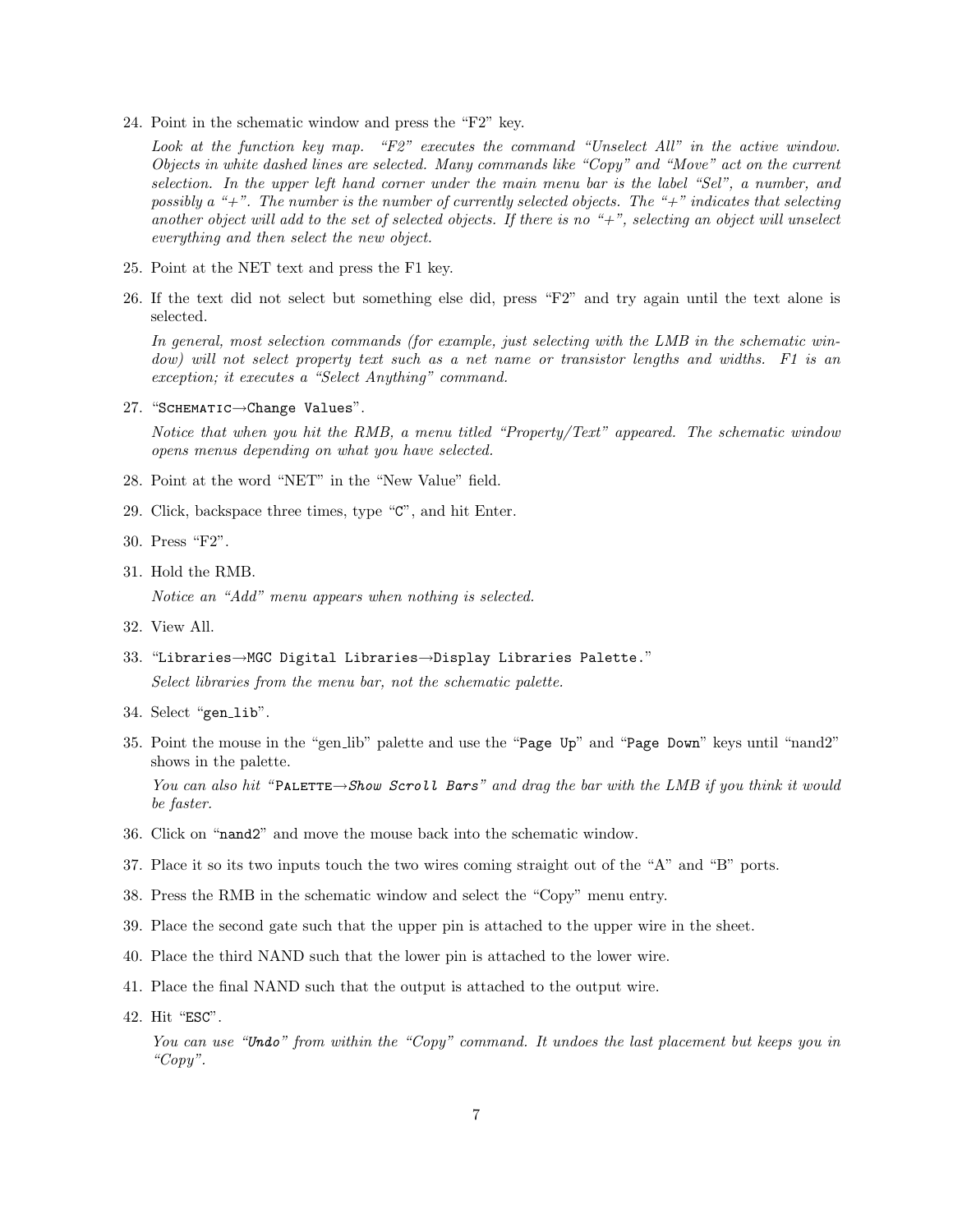- 43. "Palette→Display Schematic Palette."
- 44. Press "Connect All" in the schematic and route menu, if necessary. This takes any wires which touch ports but are not electrically connected and "solders" them.
- 45. "View All".
- 46. If the grid does not show, make your window bigger and "View All" again.
- 47. Push the "Add Wire" button.
- 48. Point the mouse at the output pin of the leftmost NAND gate and click the LMB.
- 49. Move the mouse to the right and click the LMB.
- 50. Move the mouse straight up until it is directly to the left of the lower pin on the topmost NAND gate and click the LMB.
- 51. Move the mouse to the pin and double click the LMB.
- 52. Move to the top pin of the lowest NAND gate and click the LMB.
- 53. Move to the left until under the left gate's output and click the LMB.
- 54. Move straight up until the mouse points at the place where the output of the previous net turns upward and double click the LMB.
- 55. Wire up the final two nets in a similar manner. It is not considered good style to use diagonal nets.
- 56. Hit "ESC" to end the "Add Wire" command. You may need to press "Connect All" in the schematic and route menu again.

#### Check the schematic

1. "Check→Sheet".

There should be no errors or warnings. All schematic sheets should be checked before they are saved. If you save a schematic without checking it, you will get an error if you try to read it using other tools.

- 2. Close the "Report" window.
- 3. "Check→Schematic".

There should be no errors. However, there may be interface warnings. A schematic can have multiple sheets. When you check a schematic, all sheets are checked and then inter-sheet connectivity is checked.

- 4. Close the "Report" window.
- 5. "File→Save Sheet".

## Create and check the symbol.

1. "Miscellaneous→Generate Symbol".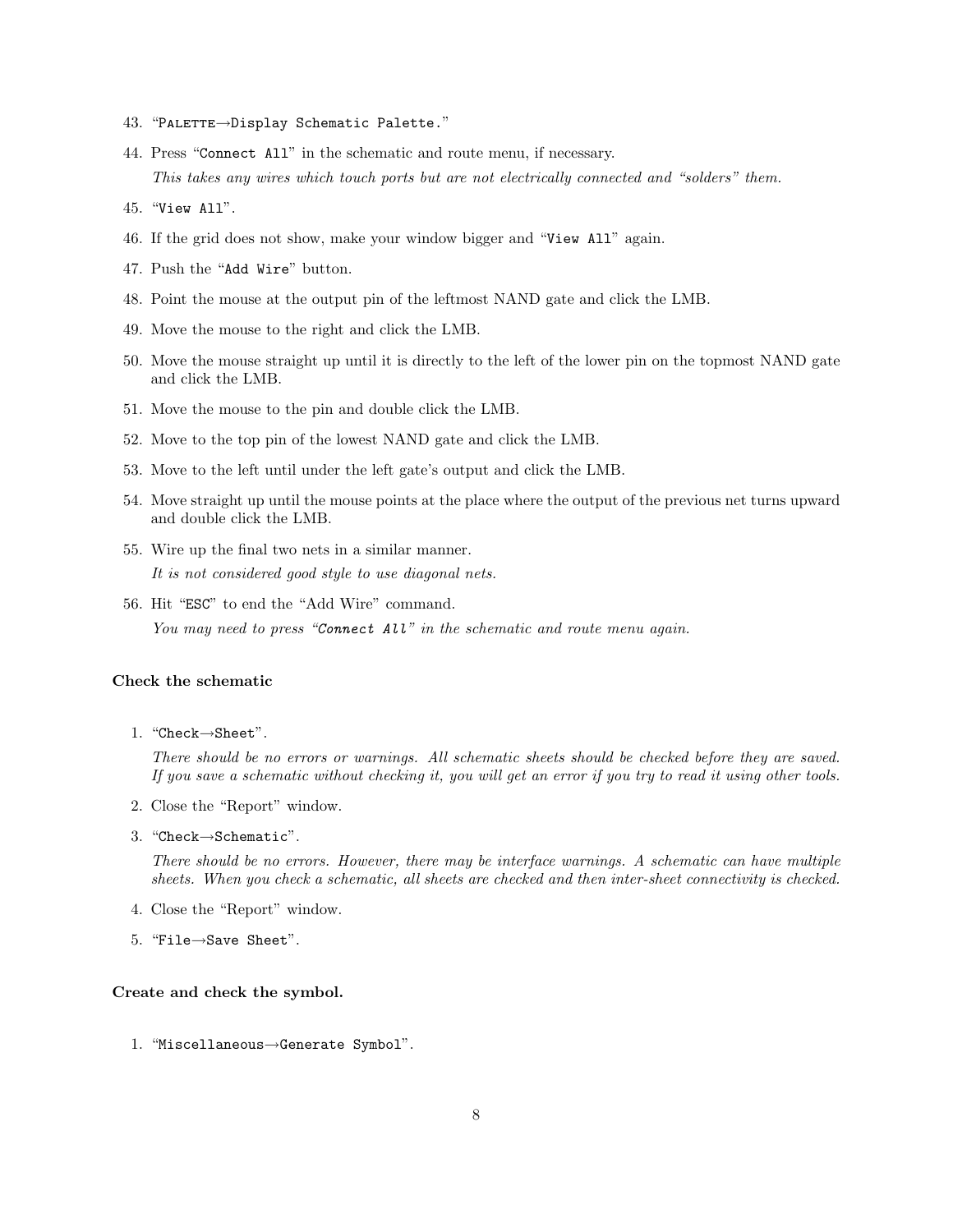- 2. Choose "Yes" for "Replace existing" option and press "OK". The symbol sheet will be opened using input pins "A" and "B" and outpin "C".
- 3. "Check→With Defaults". There will be some warning.
- 4. Close the "Report" window.
- 5. "File→Save Symbol".

Copying an existing symbol in this manner is one of the easiest methods of creating new symbols. Its very nice for things that are hard to draw correctly, i.e. symbols with curves in them.

6. "Check→With Defaults".

There should be no warnings.

- 7. Close the report and symbol sheets.
- 8. Go back to the XOR schematic sheet.
- 9. "Check→Sheet".

There should be no error or warnings.

10. "Check→Schematic".

There should be no error or warnings.

- 11. "File→Save Sheet".
- 12. Close the schematic sheet.
- 13. Close the Design Architect window.

## Create a design viewpoint for digital simulation.

Now that we have a schematic and symbol, we want to simulate it to make sure it is right before creating other circuits that use it. In general, you always want to test small blocks of your design in isolation. If you wait until you have a large design, it will be difficult to debug.

- 1. Bring the Design Manager window to the top of the desktop.
- 2. Select your XOR component.
- 3. "Navigator→Open→DVE".

Dve is the Design Viewpoint Editor.

4. "Setup→(Quick)Sim, Fault, Path, and Grade".

This sets up the generic information needed by QuickSimII, the digital simulator.

- 5. "Edit→Add→Primitive".
- 6. Enter "model" in the "Name" field.
- 7. "File→Save Design Viewpoint→Save As".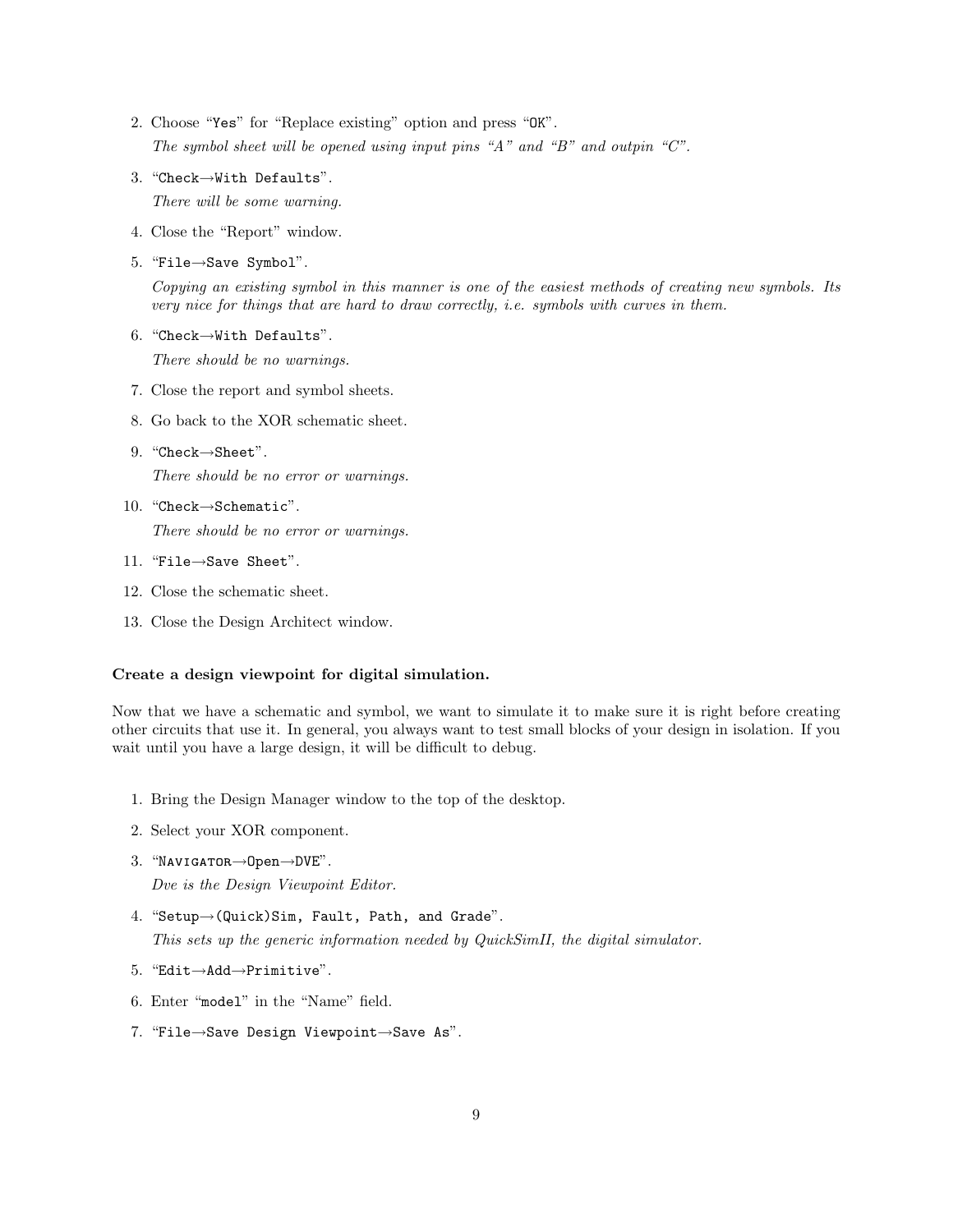8. Enter "digital" in the dialog box and accept it.

You should get a message saying "Removed empty viewpoint: default". Dve creates a viewpoint called default if a name isn't specified when it is first created. When you saved the viewpoint as "digital", the empty default was deleted.

9. "File→Close Design Viewpoint".

This closes the digital viewpoint of the XOR gate we just created for QuickSimII.

10. Close DVE.

This step is optional, but recommended. Keeping all MGC applications open at all times may cause problems or may slow down your work. You may not want to keep too many unneeded applications (like dve) open when not in use. It bogs down your machine, and more importantly uses valuable licenses for various tools.

### Digitally simulate the XOR gate

- 1. If the xor folder in the File Navigator hasn't been opened, double click it with the LMB.
- 2. Select the "Digital Viewpoint" object in the "Navigator" window.
- 3. "Navigator→Open→QuickSimII".
- 4. "File→Check Design".
- 5. Select "Simulation Checks? Yes" and "Expand Messages? Yes".
- 6. Accept the dialog box.

There should not be any warnings or errors. It is a good idea to check your design every time you start QuickSimII.

- 7. "Setup→Kernel".
- 8. Press "Visible".
- 9. Select the "Change" button next to the phrase "Timing Mode".
- 10. Select "Full Delays: Min".
- 11. Press "Hidden" and accept the dialog box. This sets the timing mode and should be done each time you start the simulator.
- 12. "Quicksim→Open→Sheet".
- 13. Select the port objects for "A", "B", and "C". This actually selects the nets that the ports are attached to.
- 14. "Quicksim→Add→Traces".
- 15. If necessary, expand the Traces window so that you can see all three of the values.
- 16. "Quicksim→Force→Clock".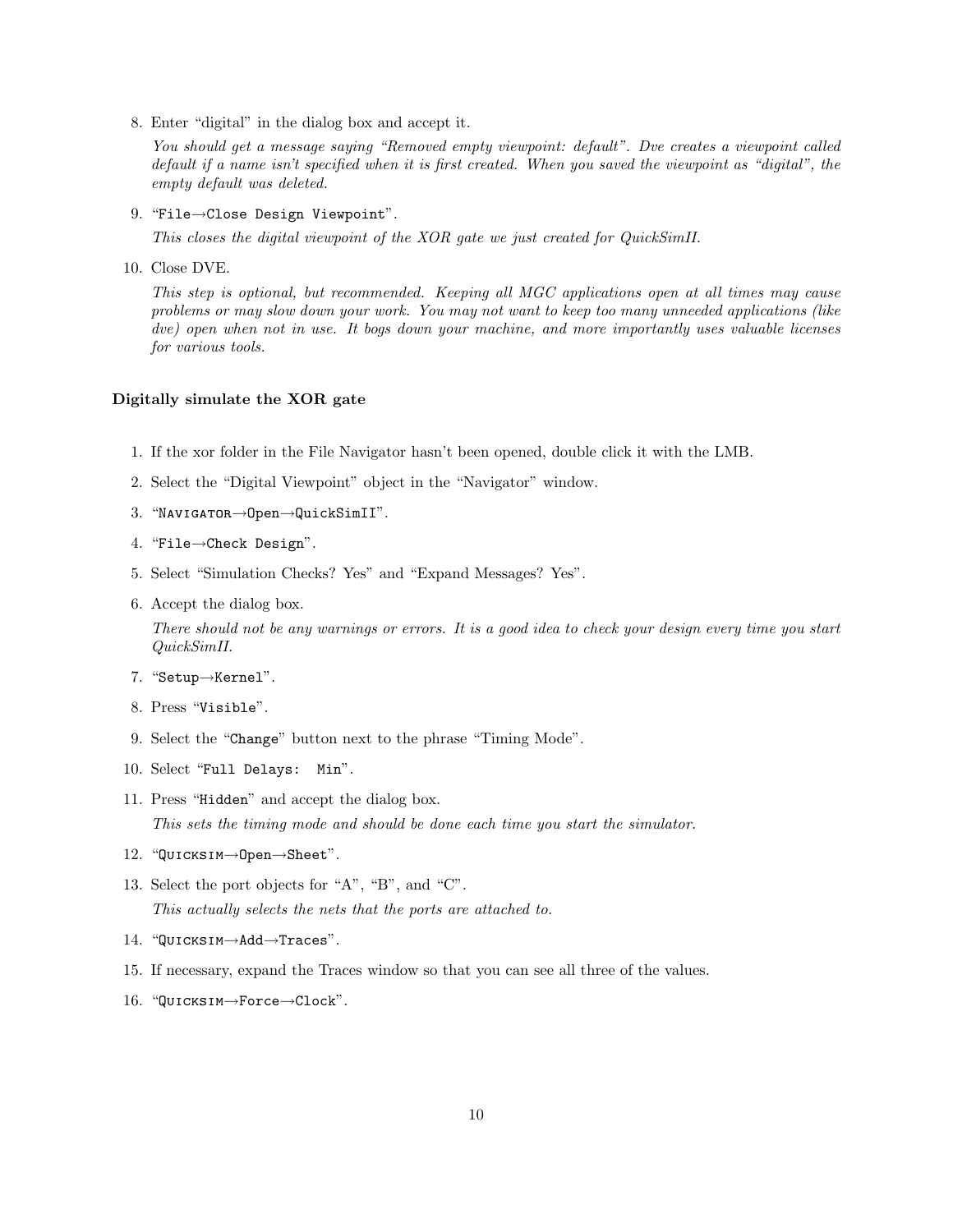17. Enter the following information and accept the dialog box:

Signal name: A Period: 100n Times are absolute Force type: fixed "A" isn't really a clock. In this context, 'clock' means a periodic waveform.

- 18. Bring up the "Stimulus" menu from the palette on the right
- 19. Press the "Add Clock" button to create a force for "B" with the same information as "A" with the exception of specifying a period of "50 n".
- 20. With the mouse in any of the QuickSimII windows, type "init 0r" (zero–r, not o–r) and hit Enter. You could have executed this command from the menus, but you can also type commands in directly. All menu commands have a form that can be typed in. Which form you use is entirely up to you.
- 21. With the mouse in any of the QuickSimII windows, type "run 10" and hit Enter.
- 22. "Quicksim→Run→Reset".
- 23. Choose "State", unselect "Save results Waveform DB", and accept the dialog box.

This resets the simulation time to zero. If you don't execute this, future run commands continue from the current state. Force commands are also relative to the current time, so you will usually want to reset the simulation before modifying a force.

24. With the mouse in any of the QuickSimII windows, type "init 0r" and hit Enter.

This initializes the simulator for a run. You need to execute the init command every time you are going to use the run command and the current time is 0, i.e., on the first run command or when you have just executed " $Run \rightarrow Reset \rightarrow State$ ".

25. Type "run 100" and hit Enter.

The number given to run is always in nanoseconds. Don't type "run 100n". The simulation should be correct for an XOR gate.

26. Close QuickSimII, selecting the "Without saving" button from the exit dialog box.

While it is often useful to keep applications like Design Architect and Design Manager open at all times, it is not as useful to keep the simulators open since you can't switch the current design. Note that the text window that dmgr created for QuickSimII did not go away. All applications started by dmgr run this way. This allows you to keep windows containing errors up after an application has terminated.

27. Close the QuickSimII text window.

You have finished most of the lab.

## 3 Deliverables

The following items should be turned in:

1. A sheet plot of your circuit generated in this. You can send this to the printer in the Wilkinson Lab by opening the XOR gate with Design Architect and going selecting "File→Print Sheet". Use the "mgc laser1" printer name. If a prompt asks for a default printer, also use "mgc laser1".